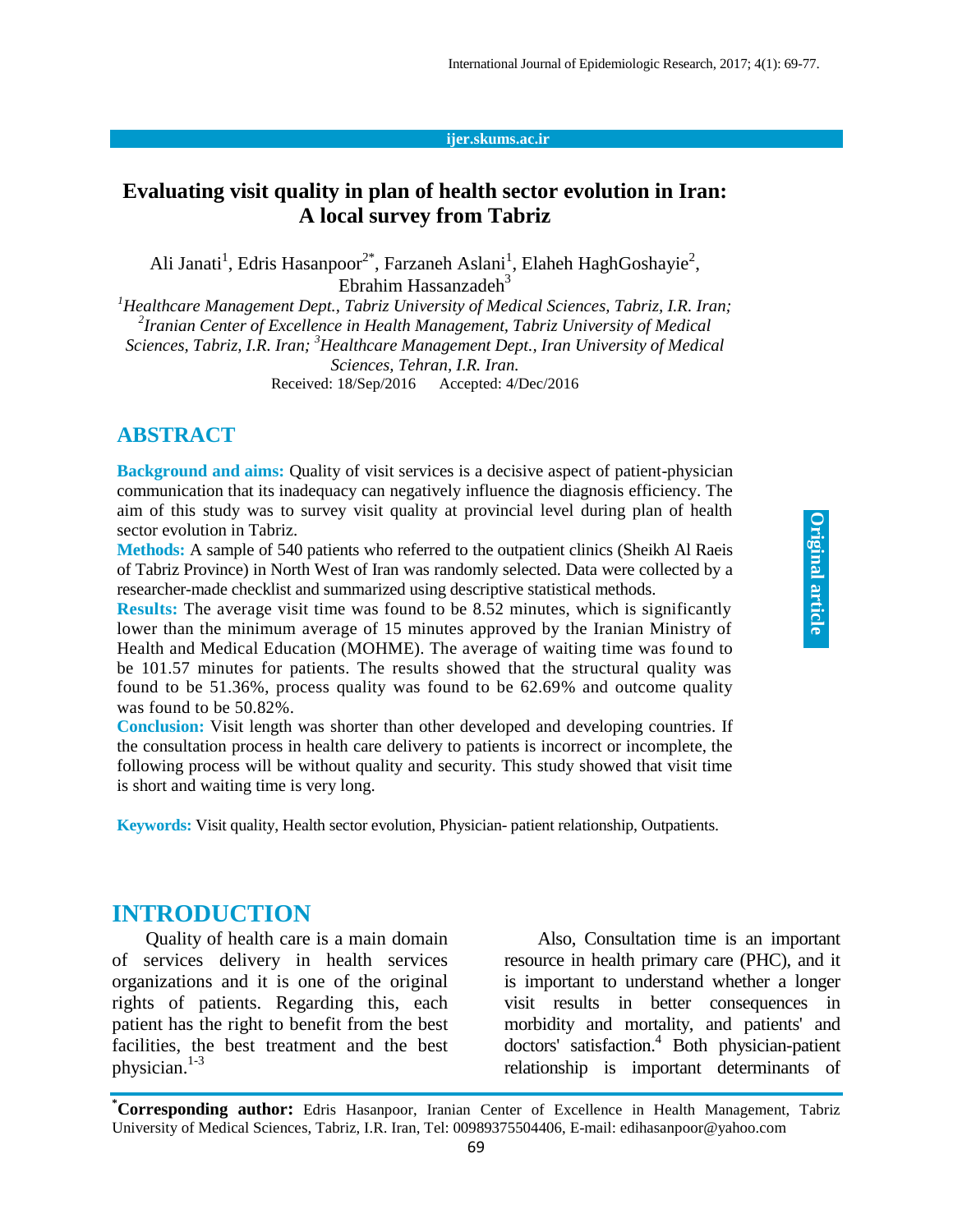quality in the outpatient health care setting. Good interaction is essential to a safe and top-quality consultation.<sup>1-4</sup>

On the other hand, quality assurance of health care in high rate is a permanent challenge confronted by every health care sector. The patient-physician relationship and availability of health care high quality are important components in the outpatient care context. 5-8

Availability is the ease with which a patient may receive care. The patient-physician relationship is more difficult to describe. According to Donabedian, the physician-patient relationship while listing the characteristics of a good physician-patient relationship pulls consideration to their double role: Is not only a source of patient satisfaction, it also serves to reassure and persuade the patient.<sup>9</sup> The positive dimensions of doctor-patient relationships are: facilitation of the patient's expression of feelings and expectations affiliated to his/her health care, conveyance of clear information to the patient, formation of mutually beneficial agreed upon goals, progression of an intense role for the patient in achieving a positive outcome, and provision of unanimity and persuasion.<sup>10</sup>

Multiple studies aimed at assessing the quality of health care have been undertaken, generally by rating the level of patient satisfaction.<sup>7,11,12</sup> Good relationships are essential to a safe and high-quality consultation. <sup>13</sup> Encompassing the issues of needs evaluation, quality and satisfaction decline within the role of health care professionals. The evidence shows that the physician-patient relationship is nearly related to patient satisfaction during process treatment.<sup>14</sup>

Health sector evolution emphasizes substantially to improve the health status of populations by promoting and enhancing accessibility, quality, and efficiency of the delivery of health care services.<sup>15</sup> Health sector evolution of Iran began in 2014. One

of the seven domains of this program was to improve the quality of visit services.<sup>16</sup> In this study, program assessment was done by Donabedian framework and using the factors affecting that have been suggested health sector evolution of Iran.

The Donabedian' model purveys an evaluation framework that helps systematic enquiry into health services. The Donabedian' model of structure, process and outcome is a construct where through each component is influenced by the previous, making the factors dependent.<sup>17</sup> Thus, the aim of this study was to survey visit quality at provincial level (Sheikh Al Raeis of Tabriz Province), and provides data on factors affecting it.

# **METHODS**

A cross-sectional study was conducted in Tabriz city, during autumn (14 August to 26 September) 2015. The study population included all patients referred to the outpatient of Sheikh Al Raeis of Tabriz Province. Using the results of a pilot study, the minimum sample size was estimated 540 participants were estimated using the following formula. (d=20 second,  $\sigma$ =237 second and  $Z=1.96$ ). Sampling method was systematic random that were classified alphabetically.

$$
n \geq \frac{\left(Z_{1-\frac{\alpha}{2}}\right)^2 \sigma^2}{d^2}
$$

A researcher developed checklist was used to collect data. This checklist included three parts: The first part related to Structural quality of visit (9 question), second part contains process quality of visit (18 question) and the third part was outcome of visit (1 question). Also, checklist included characteristics of patients and physicians such as: Demographic variables of patients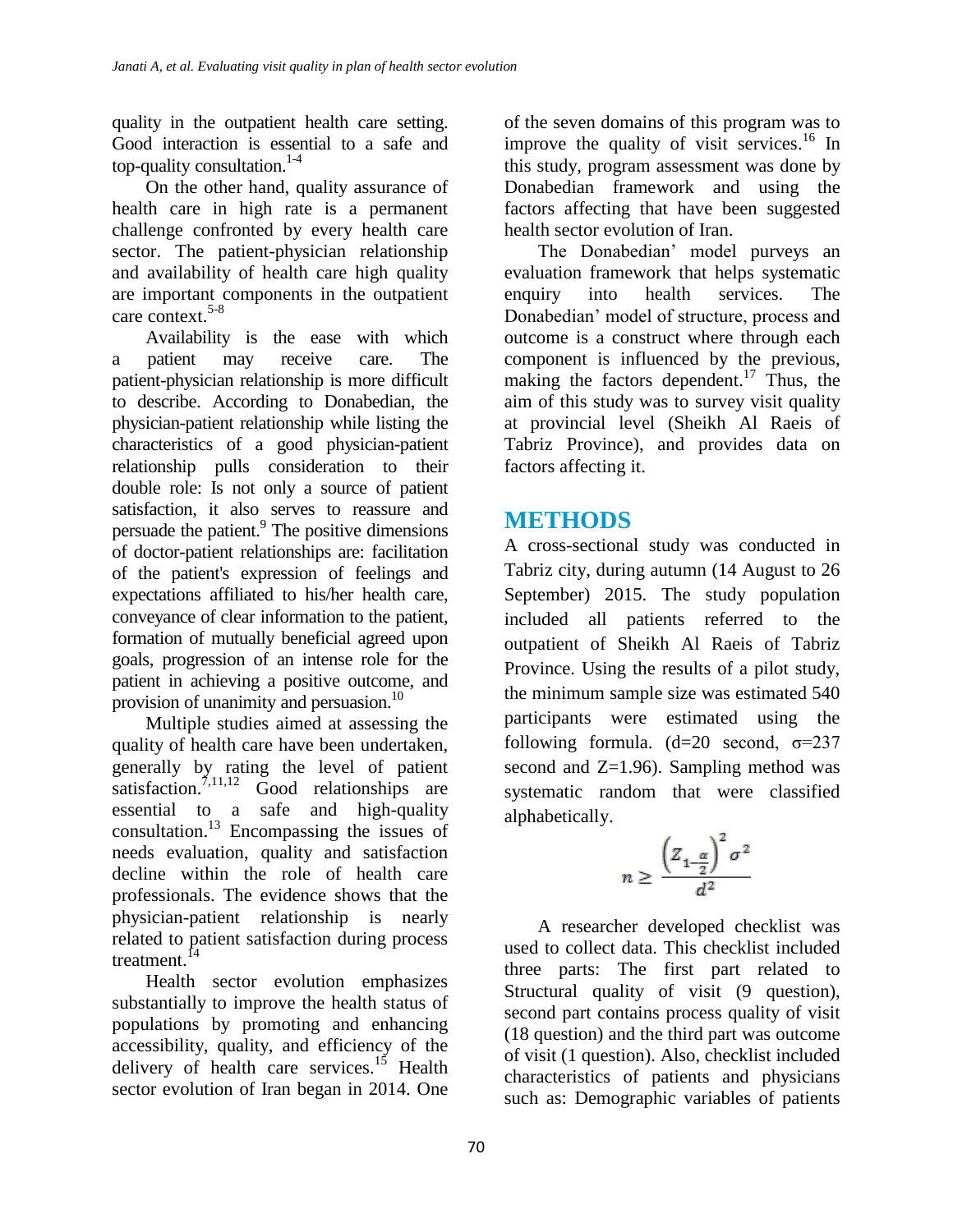and physicians, visit length and waiting time. All variables studied were based on previous studies and expert views.

Checklist validity was measured by indicators of Content Validity Ratio (CVR) and Content Validity Index (CVI). CVI was found to be 73% and CVR was found to be 81%. Data collection was conducted by researcher. Children under 12 years old who attended with a parent were included in our study and the parent was requested to complete the questionnaire.

Descriptive statistics were used to present quantitative and qualitative variables respectively. Data entry and analysis was done using SPSS.

#### **RESULTS**

A total of 540 patients were surveyed: 231 (42.8%) males and 309 (57.2%) females. Patients were aged between 0 and 78 years. The majority of patients were female, lived in Tabriz, 63.90% were married, and 98.10% have insurance. The findings of other demographic Characteristics of patients are shown in Table 1.

| Variables related to patients   |                      | Frequency      | $\frac{0}{0}$ |
|---------------------------------|----------------------|----------------|---------------|
|                                 | Under 1              | 20             | 3.70          |
|                                 | $1 - 15$             | 146            | 27.03         |
| Age                             | 16-36                | 103            | 19.07         |
|                                 | 37-57                | 166            | 30.74         |
|                                 | 57-78                | 105            | 19.44         |
| Sex                             | Male                 | 231            | 42.80         |
|                                 | Female               | 309            | 57.20         |
|                                 | Tabriz               | 359            | 66.50         |
| Habitant                        | Other cities         | 30             | 5.60          |
|                                 | Village              | 151            | 28.00         |
| Married status                  | <b>Bachelor</b>      | 195            | 36.10         |
|                                 | Married              | 345            | 63.90         |
|                                 | Yes                  | 530            | 98.10         |
| <b>Insurance Status</b>         | No insurance         | 10             | 1.90          |
|                                 | Under diploma        | 383            | 70.93         |
| <b>Educational Status</b>       | Diploma              | 88             | 16.29         |
|                                 | <b>Bachelor</b>      | 65             | 12.03         |
|                                 | Higher than bachelor | $\overline{4}$ | 0.75          |
| Variables related to physicians |                      | Frequency      | $\frac{0}{0}$ |
|                                 | $30-40$ years        | 15             | 32.60         |
| Age                             | $41-50$ years        | 27             | 58.69         |
|                                 | $51-60$ years        | $\overline{4}$ | 8.69          |
| Sex                             | Male                 | 36             | 78.30         |
|                                 | Female               | 10             | 21.70         |
|                                 | Bachelor             | 3              | 6.50          |
| Married status                  | Married              | 43             | 93.50         |
|                                 | Less than 5 years    | 18             | 39.13         |
| Experience of physicians        | 5-10 years           | 14             | 30.43         |
|                                 | More than 10 years   | 10             | 21.73         |

**Table 1:** Demographic characteristics of patients (n=540) and physicians (n=46)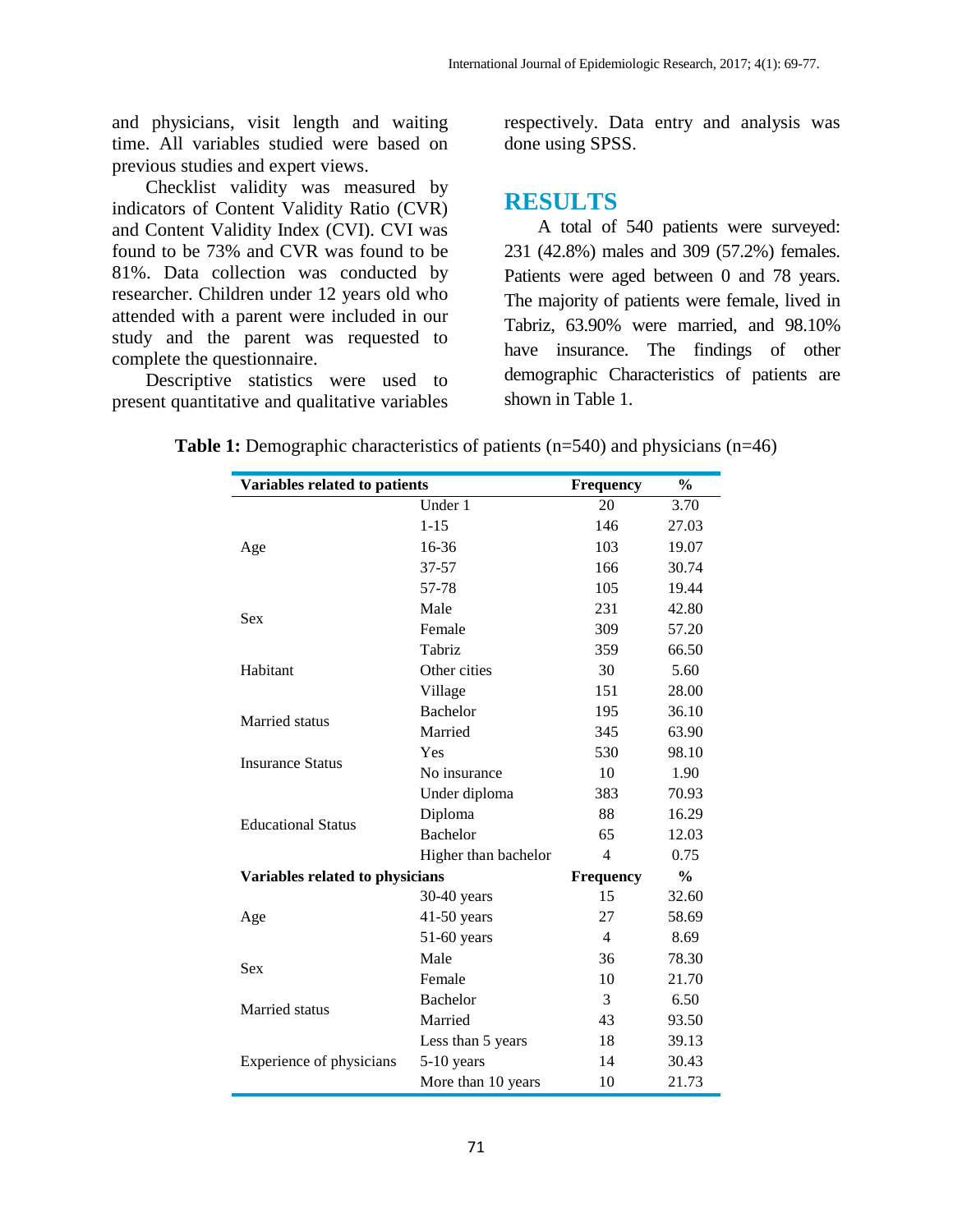The results showed that the average of visit time was 8.52 (3.14) minutes and waiting time was 101.57 (50.68). There was significant difference between the mean of visit times and standard of visit time (20 minutes) among specialties. Visit

time of nutrition specialists was significantly longer than others among specialties. On the other hand, waiting time of patients was significantly longer than others for general surgery 138.50 (45.68) (Table 2).

| <b>Variables</b>          | <b>Waiting time (minutes)</b> |                           | Visit time (minutes) |                           |
|---------------------------|-------------------------------|---------------------------|----------------------|---------------------------|
|                           | Mean                          | <b>Standard deviation</b> | <b>Mean</b>          | <b>Standard deviation</b> |
| Cardiology                | 100.00                        | 45.64                     | 8.08                 | 1.52                      |
| <b>General Surgery</b>    | 138.50                        | 45.68                     | 7.00                 | 1.33                      |
| Infectious disease        | 104.05                        | 50.96                     | 9.36                 | 2.66                      |
| Nutrition                 | 70.50                         | 41.06                     | 14.79                | 2.80                      |
| Ophthalmologist           | 65.80                         | 28.61                     | 5.63                 | 0.78                      |
| <b>ENT</b>                | 106.00                        | 40.08                     | 6.05                 | 1.21                      |
| Orthopedics               | 105.75                        | 52.47                     | 5.48                 | 1.46                      |
| Obstetrics and Gynecology | 69.00                         | 28.49                     | 11.52                | 3.20                      |
| Physical Medicine         | 77.50                         | 34.20                     | 8.45                 | 1.22                      |
| Psychiatry                | 71.75                         | 34.38                     | 10.84                | 1.68                      |
| Pediatrics                | 119.00                        | 53.12                     | 7.46                 | 1.87                      |
| Internal disease          | 98.50                         | 44.13                     | 8.53                 | 1.83                      |
| Neurological disease      | 122.25                        | 53.39                     | 8.15                 | 2.53                      |
| Urology                   | 96.25                         | 50.67                     | 7.62                 | 1.66                      |
| Total                     | 101.57                        | 50.68                     | 8.52                 | 3.14                      |

**Table 2:** Waiting time and visit time of patients according to specialties (n= 540)

About quality components, the results showed that the structural quality was found to be 50.82%, process quality was found to be 62.69% and outcome quality (patient satisfaction) was found to be 51.36%. Other results are shown in Table 3.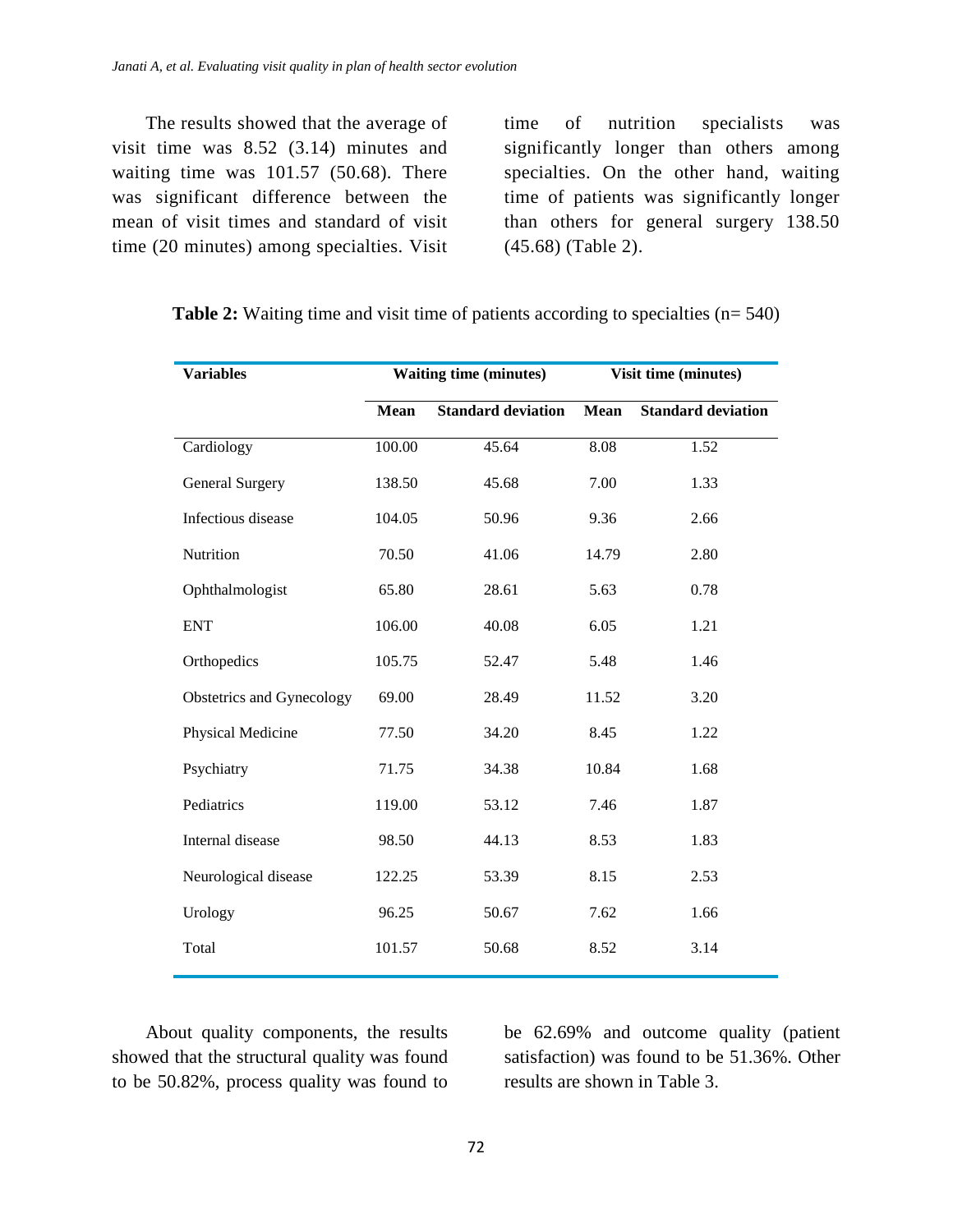| Type of quality           | <b>Structural quality</b> | <b>Process quality</b> | <b>Outcome quality</b>          |
|---------------------------|---------------------------|------------------------|---------------------------------|
| <b>Specialties</b>        | (%)                       | (%)                    | $(satisfactor)$ $(\frac{9}{6})$ |
| Cardiology                | 43.75                     | 69.44                  | 80.00                           |
| <b>General Surgery</b>    | 37.50                     | 55.83                  | 60.00                           |
| Infectious disease        | 62.50                     | 53.88                  | 59.00                           |
| Nutrition                 | 50.00                     | 81.94                  | 68.00                           |
| Ophthalmologist           | 62.50                     | 50.55                  | 57.89                           |
| <b>ENT</b>                | 62.50                     | 57.22                  | 59.00                           |
| Orthopedics               | 56.25                     | 56.66                  | 59.00                           |
| Obstetrics and Gynecology | 50.00                     | 61.11                  | 64.00                           |
| Physical Medicine         | 50.00                     | 81.66                  | 75.00                           |
| Psychiatry                | 43.75                     | 79.16                  | 69.00                           |
| Pediatrics                | 62.50                     | 58.61                  | 59.00                           |
| Internal disease          | 50.00                     | 73.61                  | 64.00                           |
| Neurological disease      | 50.00                     | 78.61                  | 76.00                           |
| Urology                   | 50.00                     | 68.33                  | 50.00                           |
| Total                     | 51.36                     | 62.69                  | 62.89                           |

**Table 3:** Quality of physician visits outpatient clinics of Sheikh Al Raeis in Tabriz Province

Results showed that structural quality was longer than others for general surgery (43.75%). Process quality was longer than others specialties for nutrition (81.94%). The rate of satisfaction (outcome quality) was longer than others Specialties for Cardiology (80%).

### **DISCUSSION**

The health evolution plan of Iran is designed to grant the public fair access to health care, increase equity, cover health expenditure and promote the quality of health services that people receive. <sup>16</sup> On the other hand, an important part of patient satisfaction derives from a dynamic interactional process with medical personnel. Doctor-patient relationship is acknowledged as a key determinant of a successful medical consultation. 17,18

Assessment of quality components showed that the structural quality was found to be 50.82%, process quality was found to be 62.69% and outcome quality (patients' satisfaction) was found to be 50.82%. According to the health evolution plan is expected to be much higher than evaluated rate.

Kuusela et al showed that GPs with a capitation-based contract assessed the quality of their work higher and consultation quality was good for professional skill, communication, consultation conditions, duration of the consultation and number of examinations and treatments.<sup>20</sup> The results of the factor analysis in Golan's study identified interpersonal processes (5 items), the technical processes (12 items) and the outcomes (5 items).The results of his study showed that quality average in interpersonal processes, the technical processes and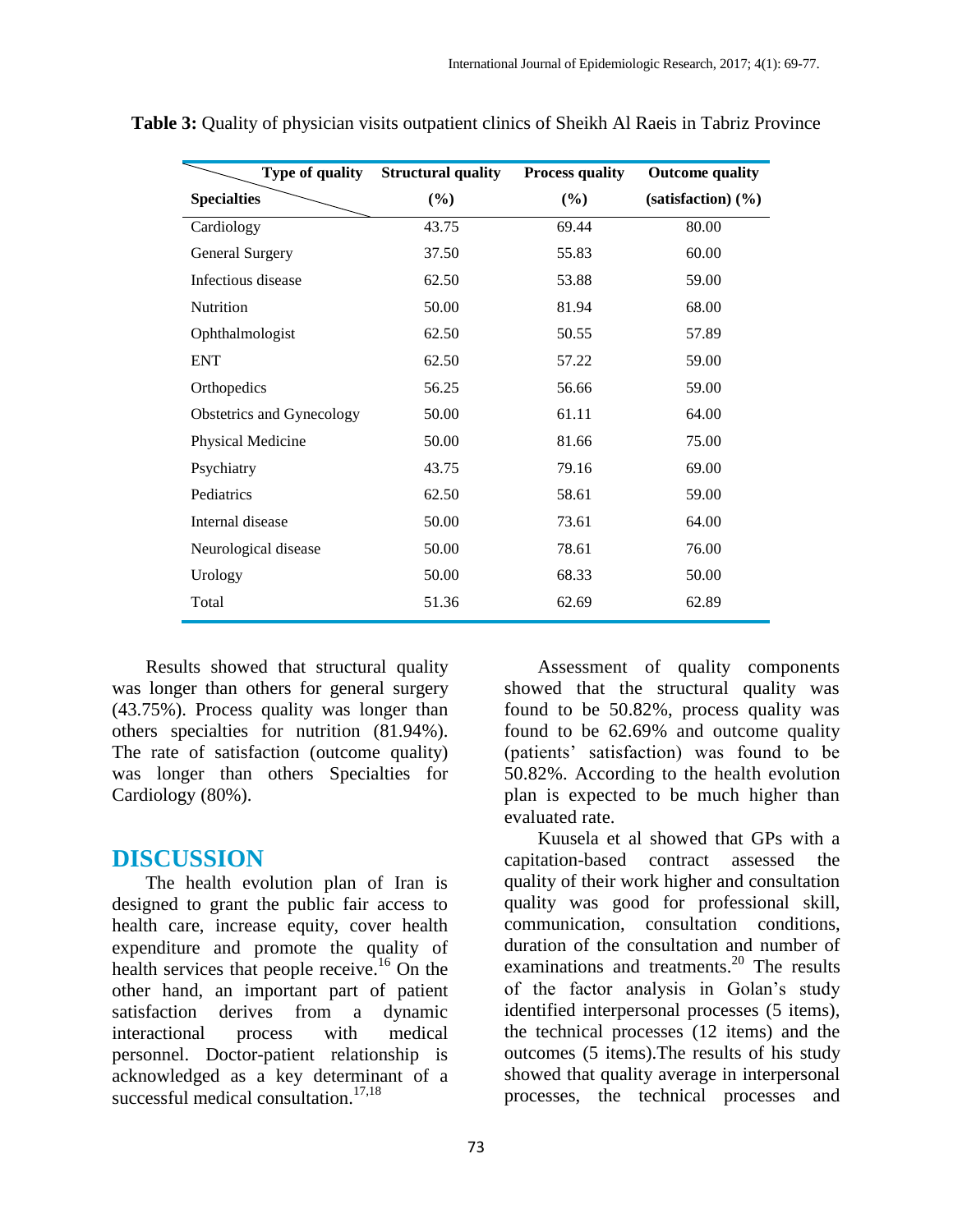outcomes were 4.62, 4.44 and 4.18, respectively. This global perception derives from patients' perception of the physician's professional and interpersonal relationships as well as from the outcomes of health care.<sup>21</sup>

In Table 4, factors of visit services quality based on Donabedian model are shown. These factors surveyed for specialists in the plan of health sector evolution.

|                           |                | <b>Factors of quality</b>                                  | $Score(\%)$ |
|---------------------------|----------------|------------------------------------------------------------|-------------|
| <b>Process quality</b>    | 1              | Physician behavior                                         | 45.00       |
|                           | 2              | Privacy                                                    | 36.36       |
|                           | 3              | Feeling patient                                            | 55.00       |
|                           | $\overline{4}$ | Ensure the confidentiality                                 | 75.00       |
|                           | 5              | Expression of story diseases                               | 33.33       |
|                           | 6              | Full attention of doctor                                   | 45.00       |
|                           | 7              | Respect for the beliefs, values and cultural beliefs       | 77.96       |
|                           | $\,8\,$        | Medical history                                            | 61.66       |
|                           | 9              | No visit patients at the same time                         | 35.00       |
|                           | 10             | Advice on how to treat                                     | 38.33       |
|                           | 11             | The question of age, history of complications of pregnancy | 58.33       |
|                           | 12             | Careful examination                                        | 55.00       |
|                           | 13             | Easily pay to visit cost                                   | 58.33       |
|                           | 14             | Do not pay informal fees                                   | 84.25       |
|                           | 15             | Visit by the doctor                                        | 86.67       |
|                           | 16             | An understandable description of the treatment process     | 71.28       |
|                           | 17             | Feel recovery                                              | 60.00       |
|                           | 18             | Explains how to use the methods of treatment               | 68.33       |
| <b>Structural quality</b> | $\,1$          | Operating protocol for outpatient visits                   | 00.00       |
|                           | $\overline{2}$ | Process guidelines for the acceptance times                | 00.00       |
|                           | 3              | Visual aids for taking patients                            | 100.00      |
|                           | 4              | Filing for patients                                        | 100.00      |
|                           | 5              | Participate in training courses in consulting              | 60.87       |
|                           | $\sqrt{6}$     | Academic and non-academic staff employed full-time         | 47.73       |
|                           | 7              | The maximum number of patient visits per hour (8 per hour) | 100.00      |
|                           | 8              | Principles of patient safety                               | 00.00       |
|                           | 9              | Amenities                                                  | 100.00      |
| <b>Outcome quality</b>    | 1              | Satisfaction rate of patients from serveries delivery      | 62.89       |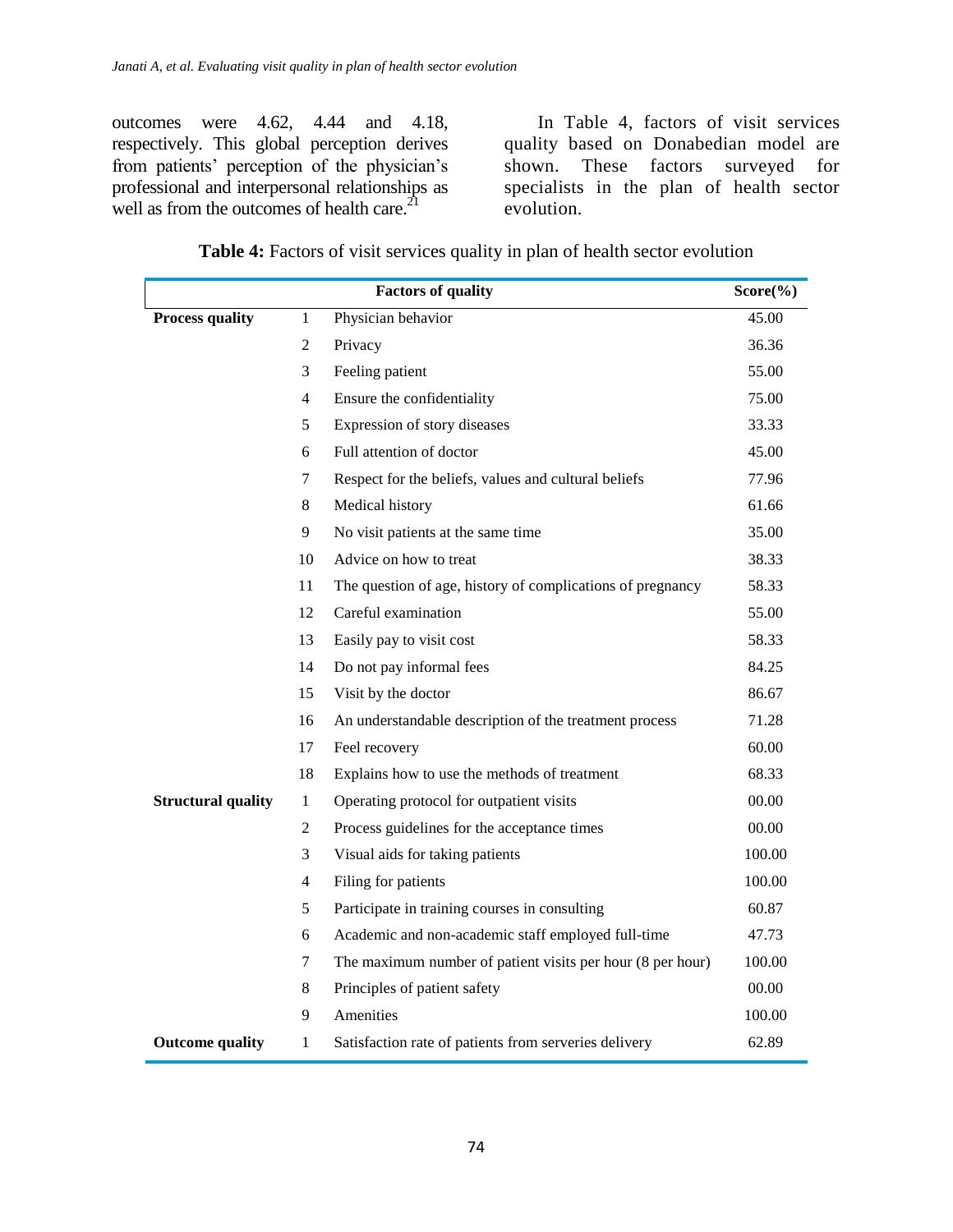The results of survey process quality showed that factor's score of physician behaviour, privacy, expression of story diseases, and full attention of doctor no visit patients at the same time and advice on how to treat were less than 50%. Also, results of structural quality of visit showed that participation in training courses for consulting was 60.87% and only, 47.73% of specialists was full-time in teaching hospital. In finally, Satisfaction rate of patients from serveries delivery (outcome quality) was 62.89%. Other results are shown in Table 4.

On the other hand, one of the important factors affecting visit quality is visit time and waiting time. The results showed that the average visit time was 8.52 (3.14) minutes and waiting time was 101.57 (50.68) minutes.

Mohebbifar et al showed, before the implementation of health evolution plan, waiting time and visit time was 161 and 5 minutes, respectively, for each patient in Qazvin city.<sup>18</sup>

In Hasanpoor's study, the average visit time was found to be 4.67 minutes in year 2013 and Faraji Khiavi showed that mean visit examination was 4.88 minutes in Ahvaz in year 2015, which is significantly lower than the minimum average of 15 minutes approved by MOHME. 19,22 The result of Mohebbifar's study, Faraji Khiavi and this study showed that before the implementation of health evolution plan, visit time and waiting time was shorter than after the implementation.

Prolonging the visit time is good news, but visit quality was low after the implementing plan of improvement visit quality of physician.

# **CONCLUSION**

Plan of health sector evolution increased the duration of the visit, but visit quality isn't reached to standard (identified in plan of health sector evolution). Using virtual visit reduce the waiting time and increase the visit quality. Also, can be used from process model, queuing theory, FIFO model and virtual for increasing visit quality.<sup>18,23</sup> The most important factors influencing on the visit quality are as follows: 18,19,24,25

Specialists' monopoly power in decision-making and service delivery; Lack of human resources in health organizations; Lack of transparency in tariffs and lack of coherent insurance system; Simultaneous involvement of specialists in the public and private sectors; Lack of supervision by the health system managers; Lack of patients' sufficient awareness of their rights; Lack of clinical guidelines and regulations; Increasing patient demand by plan of health sector evolution.

### **CONFLICT OF INTEREST**

The authors declare that there are no conflicts of interest.

# **ACKNOWLEDGEMENT**

The authors are deeply thankful to all the doctors and patients who took part in this survey and to Tabriz University of Medical Sciences and clinics of Sheikh Al Raeis for organizational support.

## **REFERENCES**

1. Dehnavieh R, Ebrahimipour H, Nouri Hekmat S, Taghavi A, Jafari Sirizi M, Mehrolhassani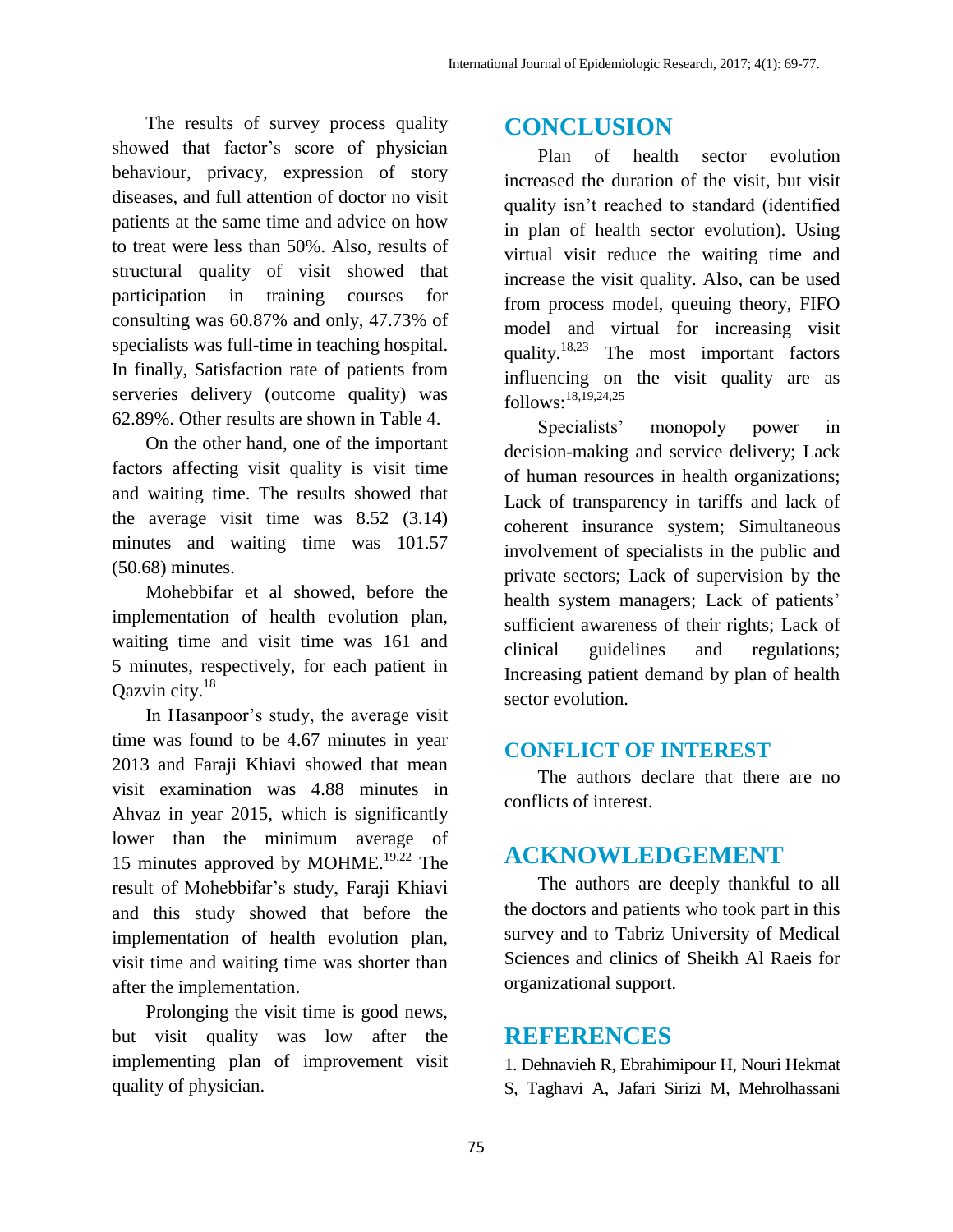MH. EFQM-based self-assessment of quality management in hospitals affiliated to Kerman University of Medical Sciences. Int J Hosp Res. 2012; 1(1): 57-64.

2. Hasanpoor E, Janati A, Salehi A, Sokhanvar M, Ebrahimzadeh J. Under the Table in Health Care System: A Case Report in Iran. Int J Hosp Res. 2014; 3(3): 155-8.

3. Dehnavieh R, Ebrahimipour H, Jafari Zadeh M, Dianat M, Noori Hekmat S, Mehrolhassani MH. Clinical governance: The challenges of implementation in Iran. Int J Hosp Res. 2013; 2(1): 1-10.

4. Landau Y, Vinker S, Shani M, Nakar S. [Has the time come to adopt consultation time as a new technology for "the basket"? A literature review of the relations between consultation duration and consultation quality in primary care. Harefuah. 2008; 147(12): 1016-20.

5. Pascoe GC. Patient satisfaction in primary health care: A literature review and analysis. Eval Program Plann. 1983; 6(3-4): 185-210.

6. Zebiene E, Razgauskas E, Basys V, Baubiniene A, Gurevicius R, Padaiga Z, et al. Meeting patient's expectations in primary care consultations in Lithuania. Int J Qual Health Care. 2004; 16(1): 83-9.

7. Marcinowicz L, Konstantynowicz J, Chlabicz S. The patient's view of the acceptability of the primary care in Poland. Int J Qual Health Care. 2008; 20(4): 277-83. 8. Aghamolaei T, Tavafian SS, Hasani L, Moeini B. Nurses' perception of nurse-physician communication: A questionnaire-based study in

Iran. International Journal of Hospital Research. 2012; 1(2): 77-84.

9. Donabedian A. An introduction to quality assurance in health care: Oxford University Press; 2002.

10. Stewart M. Reflections on the doctorpatient relationship: From evidence and experience. Br J Gen Pract. 2005; 55(519): 793-801.

11. Polluste K, Kalda R, Lember M. Satisfaction with the access to the health services of the people with chronic conditions in Estonia. Health Policy. 2007; 82(1): 51-61.

12. Baron-Epel O, Dushenat M, Friedman N. Evaluation of the consumer model: relationship between patients' expectations, perceptions and satisfaction with care. Int J Qual Health Care. 2001; 13(4): 317-23.

13. Francois J. Tool to assess the quality of consultation and referral request letters in family medicine. Can Fam Physician. 2011; 57(5): 574-5.

14. Blanchard CG, Ruckdeschel JC, Fletcher BA, Blanchard EB. The impact of oncologists' behaviors on patient satisfaction with morning rounds. Cancer. 1986; 58(2): 387-93.

15. Roberts M, Hsiao W, Berman P, Reich M. Getting health reform right: a guide to improving performance and equity: Oxford university press; 2003.

16. Ministry of Health and Medical Education. T.M.o.H.a.M.E.o., program of Health sector evolution. The Ministry of Health and Medical Education of Iran. Tehran; 2014: 74.

17. Donabedian A. Evaluating the quality of medical care. Milbank Mem Fund Q. 1966; 44(3): 166-206.

18. Mohebbifar R, Hasanpoor E, Mohseni M, Sokhanvar M, Khosravizadeh O, Mousavi Isfahani H. Outpatient waiting time in health services and teaching hospitals: A